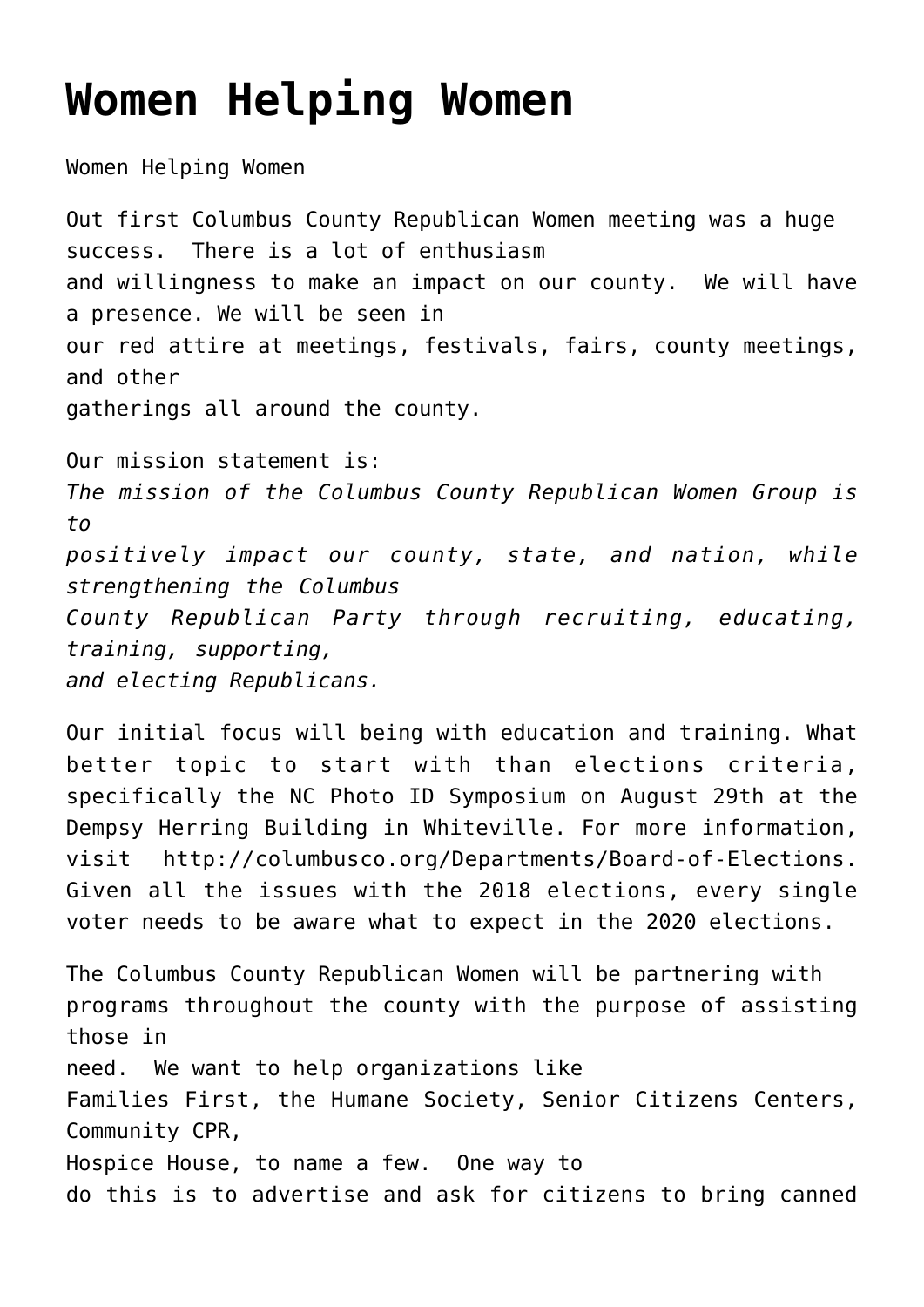goods, clothes, old furniture, whatever the need is at the time, to our meetings and gatherings.

The Columbus County Republican Women will also be recruiting female candidates to run for county positions. I don't think anyone will argue with the findings from experts that show women make better bosses. Plus, we are better listeners and learners. They had to be talking about Republican women. Women are known to be excellent multi-taskers. We are better problem solvers than most of the males in society and especially the political arena. Just take a look at Governor Roy Cooper's record.

It has been said that men argue that women make decisions using emotions and feelings. Case in point in favor of Republican Women. Go back to earlier this year during the sheriff race hearings. The two Republican Board of Elections member's decisions were based solely on evidence. It was crystal clear that the protester Gloria Smith and her lawyers failed to prove her case. However, the three Democrat Board of Elections members voted using their beliefs, opinions, and feelings. I made a statement during our meeting that what happened to our Sheriff Jody Greene should never ever be allowed to happen again. There is a major difference between Democratic and Republican beliefs.

We are sick and tired of the same old politics in Columbus County where a few people seem to run everything. We are done